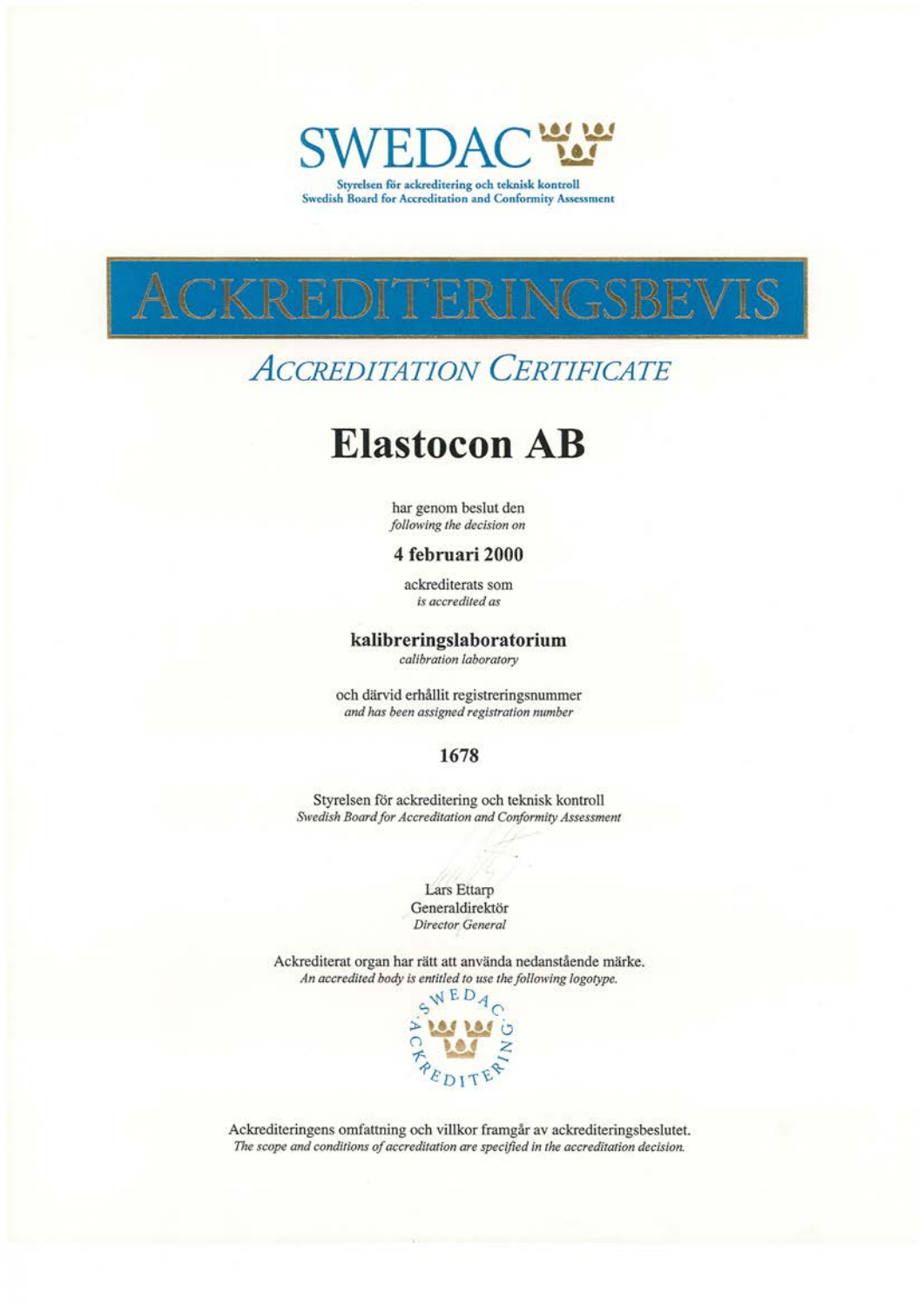**ACKREDITERINGSCERTIFIKAT/ACCREDITATION CERTIFICATE**



Ackred. nr 1678 Kalibrering ISO/IEC 17025

### **Elastocon AB**

Organisationsnummer 556352-2613

är ackrediterat som kalibreringslaboratorium för uppgifter enligt bilaga 1 i beslut daterat 2021-11-18*/is accredited as a calibration laboratory for the scope specified in appendix 1 to decision dated 2021-11-18.*

Laboratoriet är ackrediterat enligt den internationella standarden ISO/IEC 17025:2017. Ackrediteringen innebär att det ackrediterade laboratoriet har bedömts ha erforderlig kompetens och att opartiskt och konsekvent utföra ackrediterade tjänster inom de områden som definieras i bilaga 1 enligt ovan. Det ackrediterade laboratoriet ansvarar för resultat av utförd kalibrering.*/This laboratory is accredited to the International Standard ISO/IEC 17025:2017. The accreditation is a recognition of the competence for and consistent performance and impartiality in the provision of the services defined in appendix 1. The accredited laboratory is responsible for the outcome of performed calibration.*

Ackrediteringen gäller tillsvidare. Styrelsen för ackreditering och teknisk kontroll (Swedac) genomför regelbundet tillsyn, och vart fjärde år en förnyad bedömning, för att bekräfta att gällande krav för ackrediteringen kontinuerligt uppfylls*./The accreditation is valid until further notice. The Swedish Board for Accreditation and Conformity Assessment (Swedac) regularly carries out surveillance, and a full reassessment every fourth year, in order to verify that the applicable requirements for accreditation are continually fulfilled.*

Detta ackrediteringscertifikat utfärdades 2021-11-18*/This accreditation certificate was issued* 2021-11-18 Erik Lindell,

Enhetschef enheten för industri*/Division Manager of the Industry Division*

Beslutet om ackreditering utfärdades med stöd av artikel 5.1 i Europaparlamentets och rådets förordning (EG) nr 765/2008 om krav för ackreditering och marknadskontroll m.m. och lagen (2011:791) om ackreditering och teknisk kontroll. Swedac är nationellt ackrediteringsorgan ansvarigt för bedömning av certifieringsorgan, kontrollorgan, laboratorier, miljökontrollanter, verifierings-/valideringsorgan och arrangörer av program för kompetensprövning som ansöker om ackreditering. Den här ackrediteringen har utfärdats under EA:s MLA-avtal och kan därmed betraktas som likvärdig andra ackrediteringar under EA:s MLA-avtal med samma ackrediteringsomfattning. */Accreditation was granted in accordance with Article 5 (1) of Regulation (EC) No 765/2008 regarding accreditation and market surveillance etc. and the Act (SFS 2011:791) concerning Accreditation and Conformity Assessment. Swedac is the Swedish national accreditation body responsible for the assessment of certification bodies, inspection bodies, laboratories, environmental verifiers, validation and verification bodies and bodies for providing programme for proficiency testing applying for accreditation. This accreditation has been issued under the EA MLA and is therefore recognised as equivalent to other accreditations with the same scope of accreditation issued under the EA MLA.*